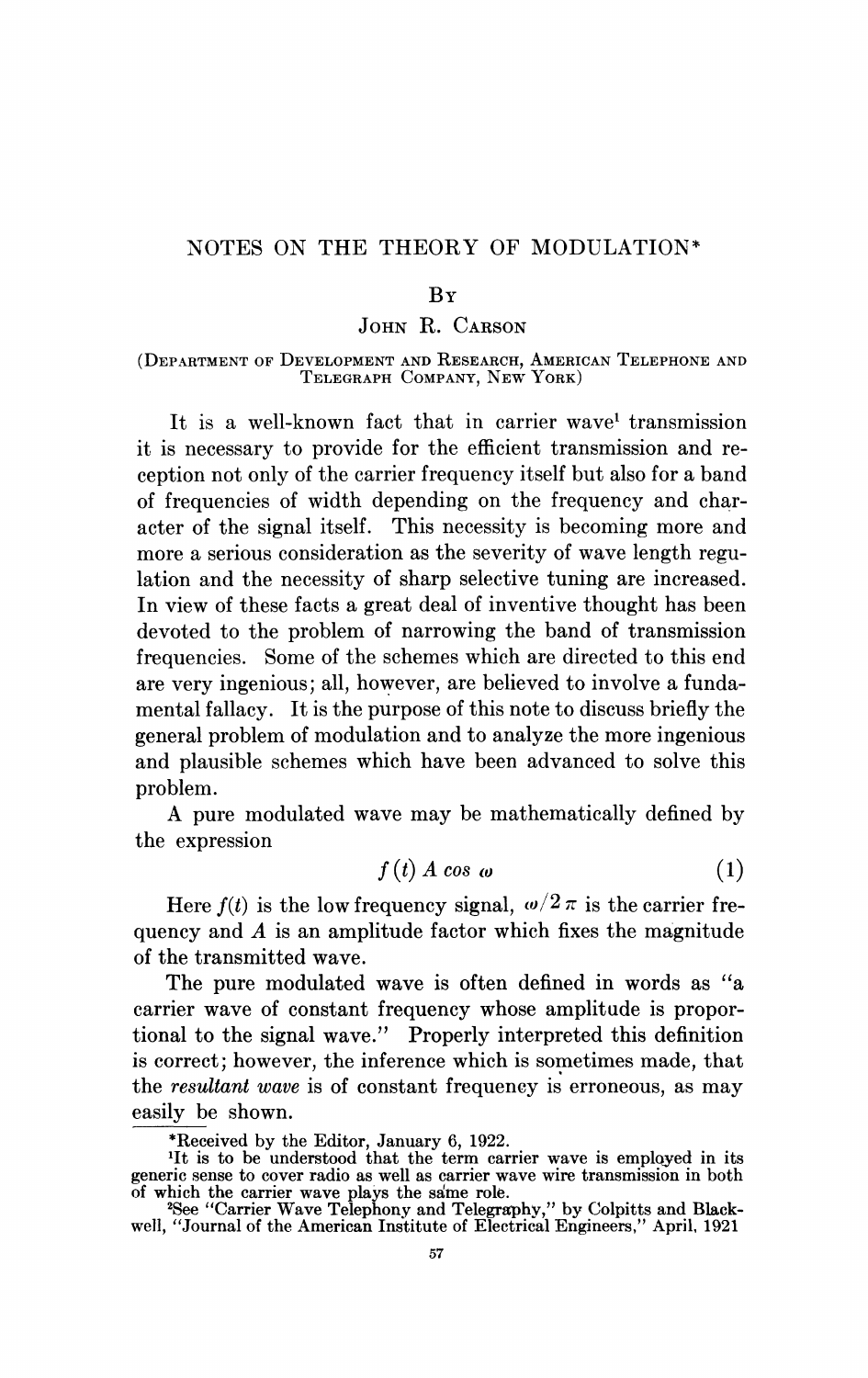Let the signal wave  $f(t)$  be represented, as we assume in telephone theory, by a plurality of sinusoidal terms, thus

$$
f(t) = \sum_{1}^{m} a_j \cos(p_j t + \theta_j)
$$
 (2)

Substitution in (1) gives for the pure modulated wave:

$$
\frac{1}{2}A\sum_{1}^{m}a_{j}\cos\left[\left(\omega-p_{j}\right)t-\theta_{j}\right]
$$
\n
$$
+\frac{1}{2}A\sum_{1}^{m}a_{j}\cos\left[\left(\omega+p_{j}\right)t+\theta_{j}\right]
$$
\n(3)

It follows at once that the frequencies transmitted lie between  $(\omega+p_m)/2\pi$  and  $(\omega-p_m)/2\pi$ ; that is the width of the bandis  $2 p_m/2 \pi$ . For example let us take a carrier wave of 100,000 cycles per second, and modulate this wave with telephone signals which we shall assume contain frequencies up to 2,500 cycles per second. The pure modulated wave then contains frequencies lying between 102,500 and 97,500 cycles per second and a band of 5,000 cycles must be transmitted.

It has, however, been known for several years<sup>2</sup> that it is not necessary to transmit the pure modulated wave which contains a band of frequencies of twice the signal wave range of frequencies and that theoretically perfect transmission can be had by transmitting only one "side band" and suppressing the other. This may be explained as follows: Referring to the expression (3) for the pure modulated wave, suppose that all frequencies below<sup>3</sup> that of the carrier  $\omega/2 \pi$  are filtered out so that the transmitted wave is

$$
\frac{1}{2}A\sum a_j\cos\left(\omega+p_j\right)t+\theta_j\tag{4}
$$

Let the receiving stations be provided with a local generator of frequency  $\omega/2\pi$  which is combined in the demodulator with the received wave. If the locally generated wave is represented by  $B \cos \omega t$ , the demodulated wave is

$$
\frac{1}{2}A B \cos \omega t \sum a_j \cos (\omega + p_j) t + \theta_j
$$

which is equivalent to

<sup>&</sup>lt;sup>3</sup>A precisely similar argument holds if all the frequencies above the carrier frequency  $\omega 2\pi$  are suppressed.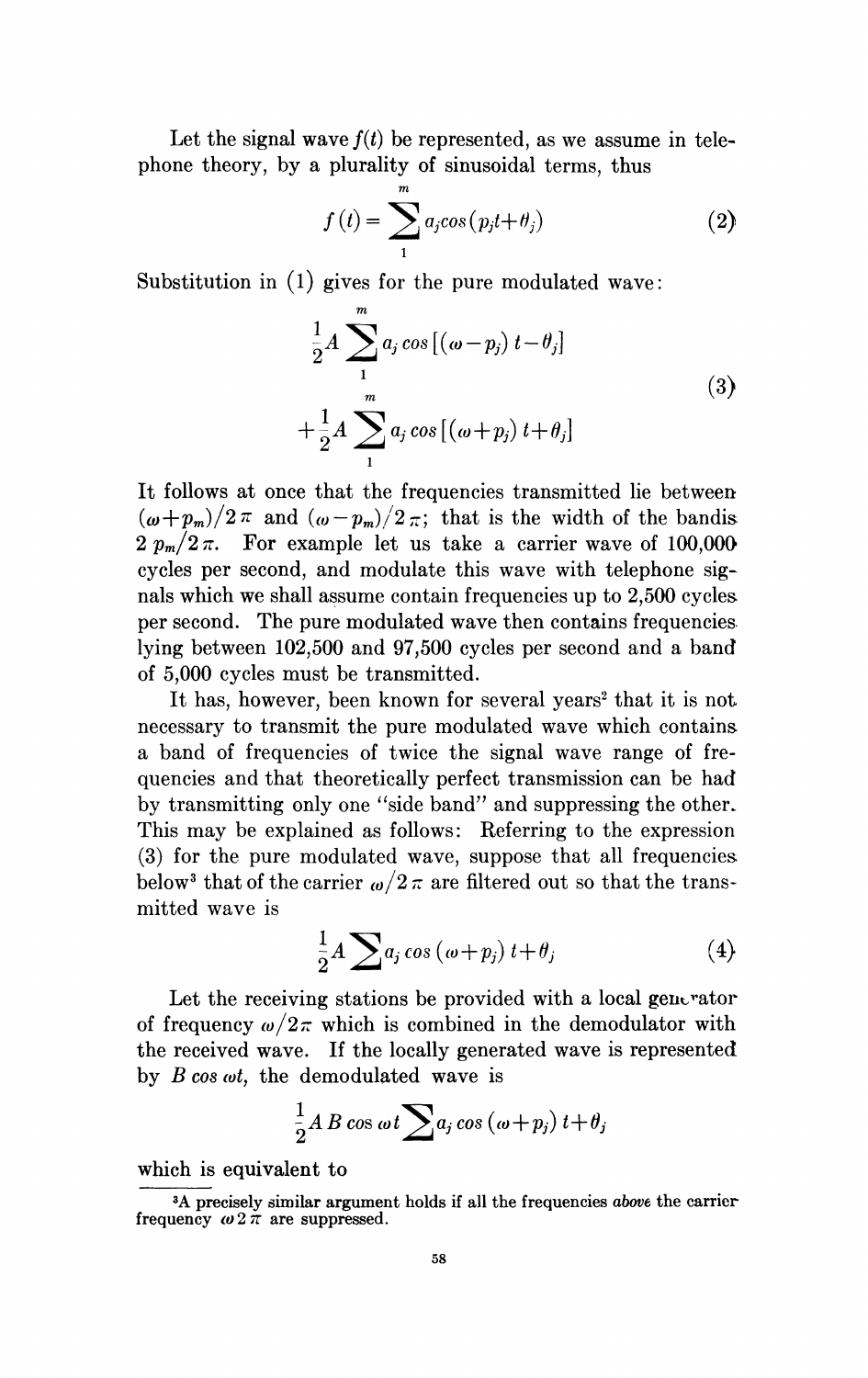$$
\frac{1}{4}AB \sum a_j \cos (p_j t + \theta_j)
$$
  
+ 
$$
\frac{1}{4}AB \sum a_j \cos (2 \omega + p_j) t + \theta_j
$$

The first expression is simply the signal wave  $f(t)$  multiplied by the factor  $\frac{1}{4}AB$  while the second expression is of double radio frequency which is entirely suppressed in the audio frequency circuits.

In the system of modulation discussed above it will be observed that the amplitude of the carrier wave is varied by and in accordance with the low frequencies signal wave and that this process inherently requires the transmission of a band of frequencies at least equal to the range of essential frequencies in the signal itself.4 In order to eliminate this necessity which is inherent in all actual systems of modulation it has been proposed a number of times to employ an apparently radically different system of modulation which may be termed frequency modulation as distinguished from amplitude modulation, in the belief that the former system makes possible the transmission of signals by a narrower range of transmitted frequencies. This belief is erroneous; the suggestion is, however, quite ingenious, and the reasoning on which the supposed advantage is based is. very plausible, and indeed requires some mathematical analysis before its incorrectness can be satisfactorily established. The system of frequency modulation will now be explained and analyzed in terms of the specific physical system in which the idea was first called to the attention of the writer.

Suppose that we have an ideal non-dissipative oscillation circuit of inductance L and capacity C. Such a circuit is of course ideal and unrealizable, but the analysis of the actual vacuum tube oscillator, as regards frequency modulation, may be safely based on a consideration of the ideal circuit. This circuit when once energized, will continue to oscillate at frequency  $\omega/2\pi$  when  $\omega = 1/\sqrt{LC}$ . Now suppose that the capacity (or inductance) is varied in accordance with an audio frequency signal. For the present we shall simplify the discussion by assuming that the signal is a pure tone of frequency  $p/2\pi$ , and that the instantaneous value of the capacity is  $C<sub>o</sub>(1-2 h sin pt)$  where h is an amplitude factor proportional to the signal intensity. We

<sup>41</sup>t should be noted that after either "side band" is suppressed, the re-sulting wave does not fall within the definition of a pure modulated wave of equation (1).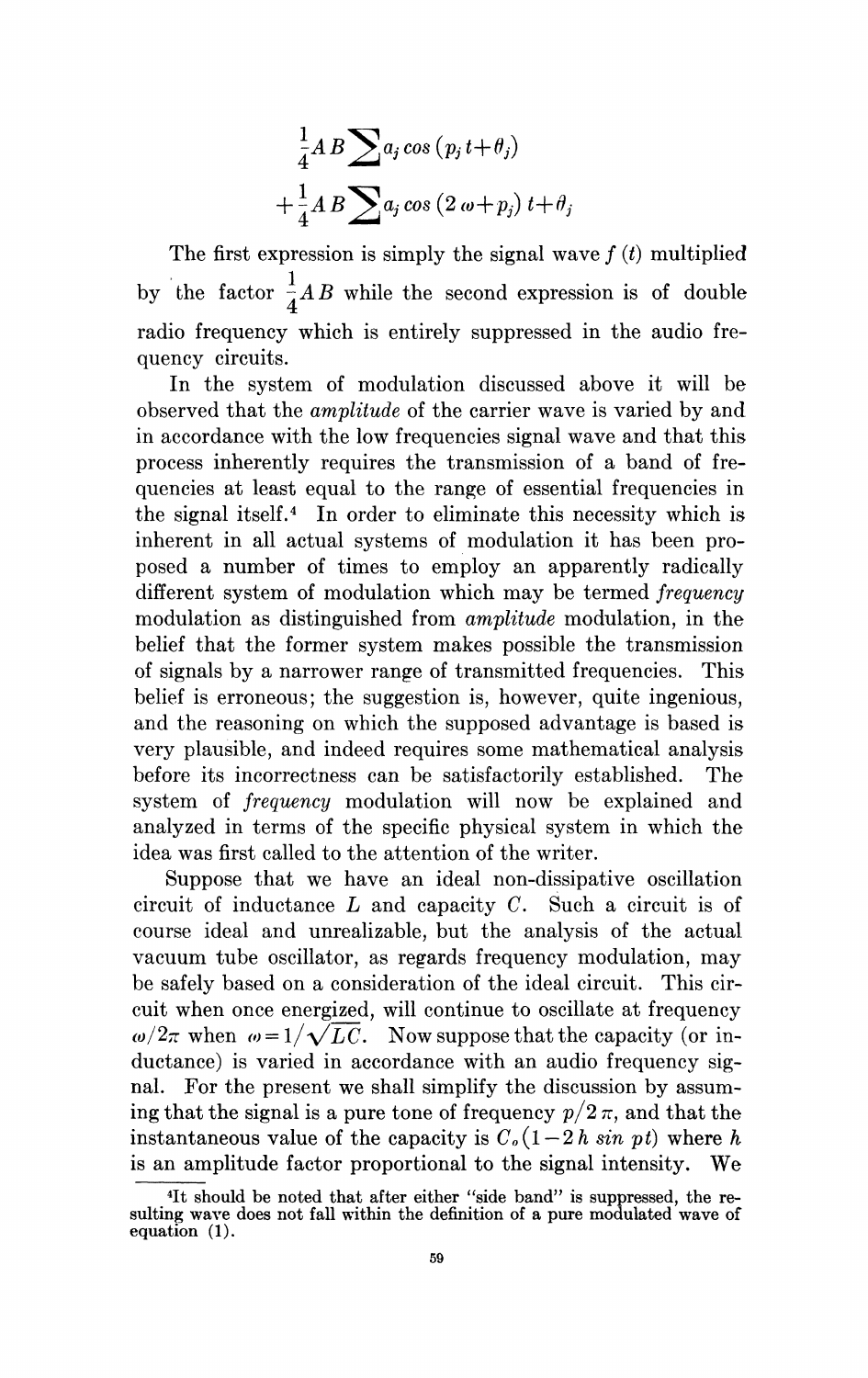shall later consider the general case where the signal is represented by  $f(t)$ . Assuming that h is small compared with unity we can write

$$
\omega = \frac{1}{\sqrt{LC}} = \frac{1}{\sqrt{LC_o}} (1 + h \sin pt)
$$
  
=  $\omega_o (1 + h \sin pt)$ 

From the foregoing reasoning it has frequently been concluded that the oscillation circuit generates a continuously varying frequency of instantaneous value

$$
\frac{\omega o}{2\pi}(1+h\sin pt)
$$

so that the generated frequency varies between the limits  $\omega_0 (1 - h)/2 \pi$  and  $\omega_0 (1 + h)/2 \pi$ . According to this theory, if  $2 h\omega_0$  is made less than p the range of frequencies transmitted  $2h\omega_o/2\pi$  will be smaller than  $p/2\pi$ , which is the minimum range required in *amplitude* modulation.

The foregoing gives, very briefly, the essential reasoning underlying the idea of frequency modulations. We shall now analyze the scheme more closely: The differential equation of the circuit may be written as

$$
L\frac{d^2I}{dt^2} + \frac{1}{C}I = 0
$$
  

$$
\frac{d^2I}{dt^2} + \frac{1}{LC_o}(1+2h\sin pt)I = 0
$$
 (5)  

$$
\frac{d^2I}{dt^2} + \omega^2I = 0
$$

Now if  $\omega$  is treated as a constant, a particular solution is

$$
I = A \cos \omega t
$$

If we now substitute for  $\omega$  the expression

$$
\frac{1}{\sqrt{LC_o}}(1+h\sin pt) = \omega_o(1+h\sin pt)
$$

we get

$$
I = A \cos [\omega_0 (1 + h \sin pt) t] \tag{6}
$$

which is interpreted as representing a wave of instantaneous frequency

$$
\frac{\omega_o}{2\,\pi}\,(1+h\sin\,pt)
$$

Both the solution of the equation and the interpretation of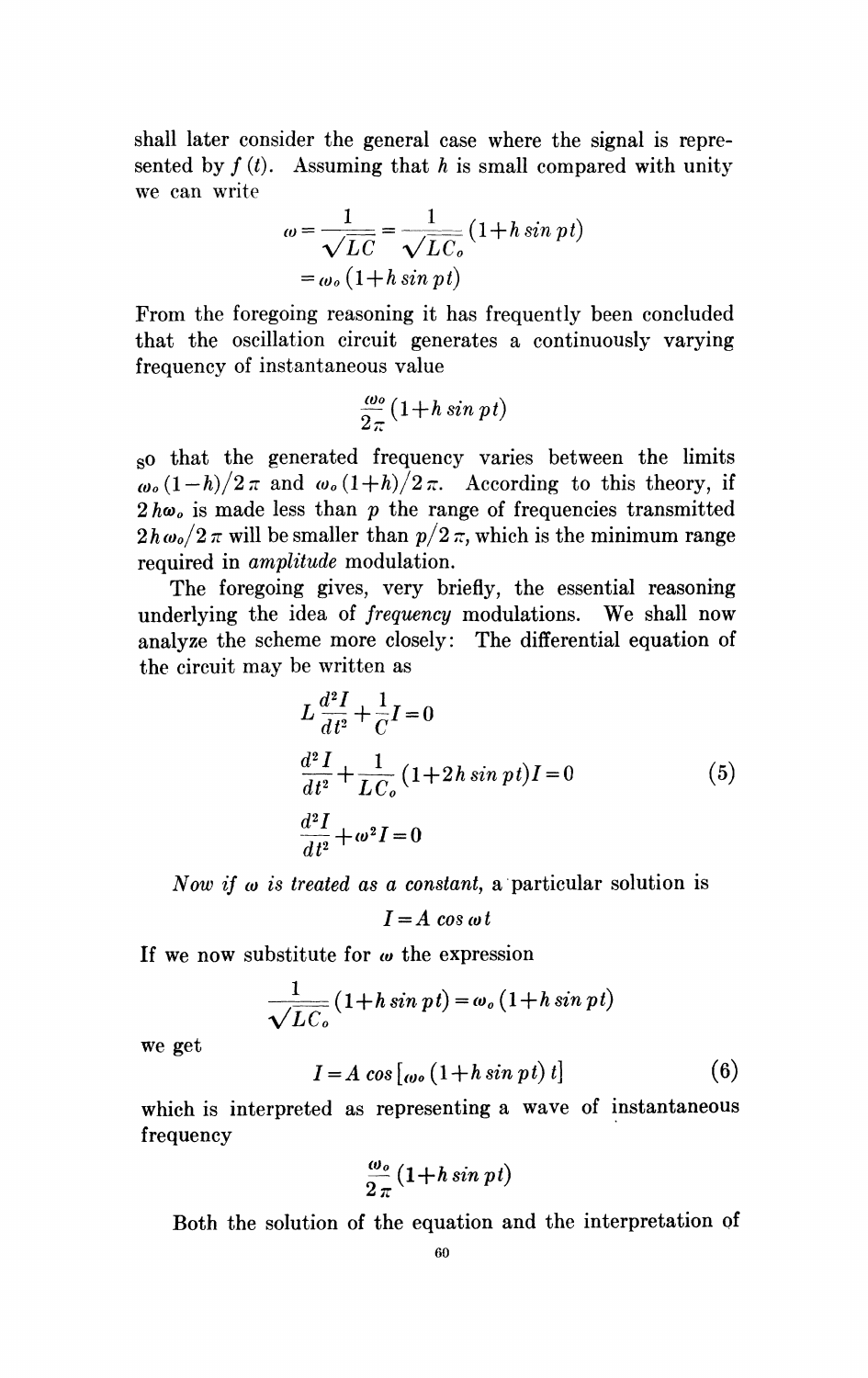this solution are incorrect. Equation (5) by a simple transformation of variables is reducible to the form

$$
\frac{d^2I}{dx^2} + (a+16\,q\cos x)I = 0
$$

which is the canonical form of Mathieu's Equation (see Whittaker and Watson, "Modern Analysis," page 402), and it is easily shown from the theory of this equation that the solution of (5) is the real part of

$$
e^{i\omega_n t} \sum_{-\infty}^{+\infty} a_n e^{inpt} \tag{7}
$$

Consequently the solution is a series of the form

$$
\sum_{-\infty}^{+\infty} b_n \cos\left[\left(\omega_o + n p\right)t + \theta_n\right] \tag{8}
$$

The frequencies present in the wave form an infinite series spaced at the interval  $p/2\pi$  of the signal frequency. They may be tabulated as

| ω                           |                                |
|-----------------------------|--------------------------------|
| $\omega$ o $+p$             | $\omega_0-p$                   |
| $\omega$ o $+2\ p$          | $\omega$ <sub>o</sub> $-2p$    |
| $\omega$ o $+3\,p$          | $\omega$ <sub>o</sub> $-3p$    |
| $\cdots$                    |                                |
| $\omega$ <sub>o</sub> + n p | $\omega$ <sub>o</sub> $-n$ $p$ |

It follows at once that the transmission of the signal by frequency modulation requires the transmission of a band of frequencies at least  $2p/2 \pi$  in width; that is a band of width equal to twice that of the signal itself.

If the solution (7) is substituted in the differential equation (5), we get the following system of difference equations for the determination of the constants.

$$
-i(2 n p \omega_0 + n^2 p^2) a_n + h \omega_0^2 (a_{n-1} - a_{n+1}) = 0
$$
 (9)

In the practically important case where  $p$  is so small compared with  $\omega_o$  that np may be neglected in comparison with  $\omega_o$ , this is satisfied by

$$
A_n = (i)^{-n} J_n (h \omega_o / p) \qquad (10)
$$

where  $J_n(h \omega_o/p)$  is the Bessel function of order n and argument  $h \omega_o / p$ . In this case the series sums up to

$$
I = A \cos \left( \omega_o t - \frac{h \omega_o}{p} \cos pt \right) \tag{11}
$$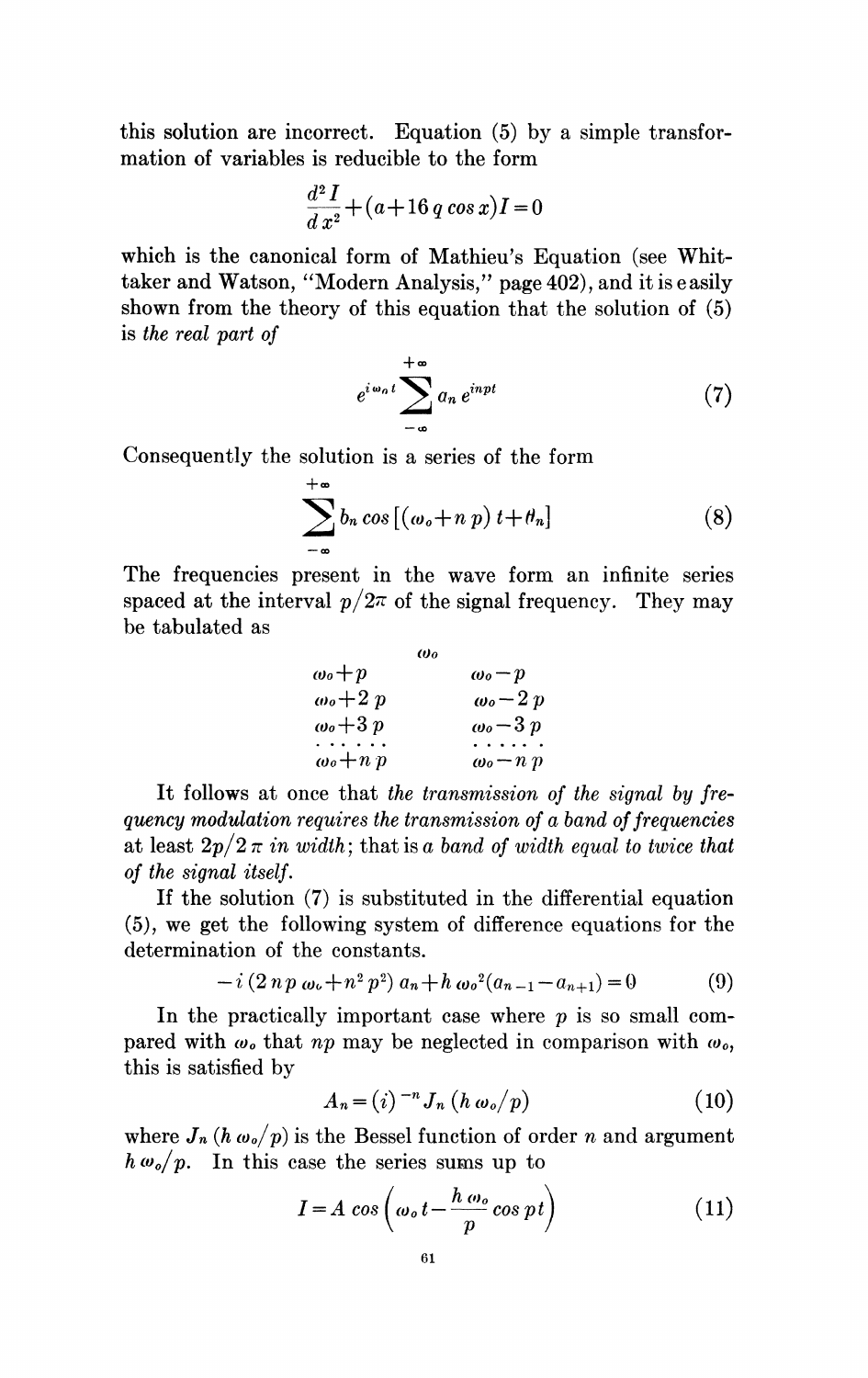The ratio of the term of frequency ( $\omega+p$ ) to the fundamental of frequency  $\omega_o$  is  $J_1(h \omega_o/p)/J_o(h \omega_o/p)$ , which in case  $h \omega_o/p$  is less than unity is approximately equal to  $h \omega/2 p$ . This system of modulation, therefore, discriminates against high frequencies and therefore inherently introduces distortion.

In analyzing this system of frequency modulation consideration has been limited to the case of a signal consisting of a pure tone of frequency  $p/2\pi$ . In the more general case where the signal must be represented by an arbitrary  $f(t)$ , as is the case in telephonic transmission, a general solution can only be gotten when  $f(t)$  is periodic and analyzable into a Fourier series. In this case the differential equation of the problem is reducible to Hill's equation (Whittaker and Watson, "Modern Analysis," page 406), and the theory of this equation shows that the frequencies present in the wave are exactly the same as those given above if  $p/2 \pi$  is the fundamental frequency of  $f(t)$ .

However if we introduce the approximations indicated by physical considerations, a much simpler and more instructive approximate solution is obtainable without analyzing  $f(t)$ . Let the instantaneous capacity be represented by  $C<sub>o</sub>(1-2h f(t));$ then assuming  $2h f(t)$  small compared with unity the differential equation of the problem is

$$
\frac{d^2I}{dt^2} + \omega_o^2 \left(1 + 2\,hf\left(t\right)\right)I = 0
$$

Assuming that the solution is the real part of  $e^{i\omega_0 t}\phi(t)$  and substituting in the differential equation we get

$$
i 2 \omega_0 \phi'(t) + \phi(t) + 2 h \omega_0^2 f(t) \phi(t) = 0.
$$

Now if  $f(t)$  is a relatively slowly varying function compared with the carrier wave, the term  $\phi''(t)$  may be neglected and we get

$$
\phi(t) = A e^{i \omega_0 h f f(t) d}
$$

whence

 $I=A \cos \left[\omega_0 \left(t+h \int f(t) dt\right)\right]$  (12)

If  $\omega_o$  h  $\int f(t) dt$  is small compared with unity, as it would be in practice, this gives approximately

$$
I = A \cos \omega_o t - \omega_o h A \int f(t) dt \sin \omega_o t
$$

The second term is a modulated wave, but the amplitude instead of being proportional to the signal wave is proportional to its integral. Consequently this type of modulation inherently distorts without any compensating advantages whatsoever.

The foregoing solutions, tho unquestionably mathematically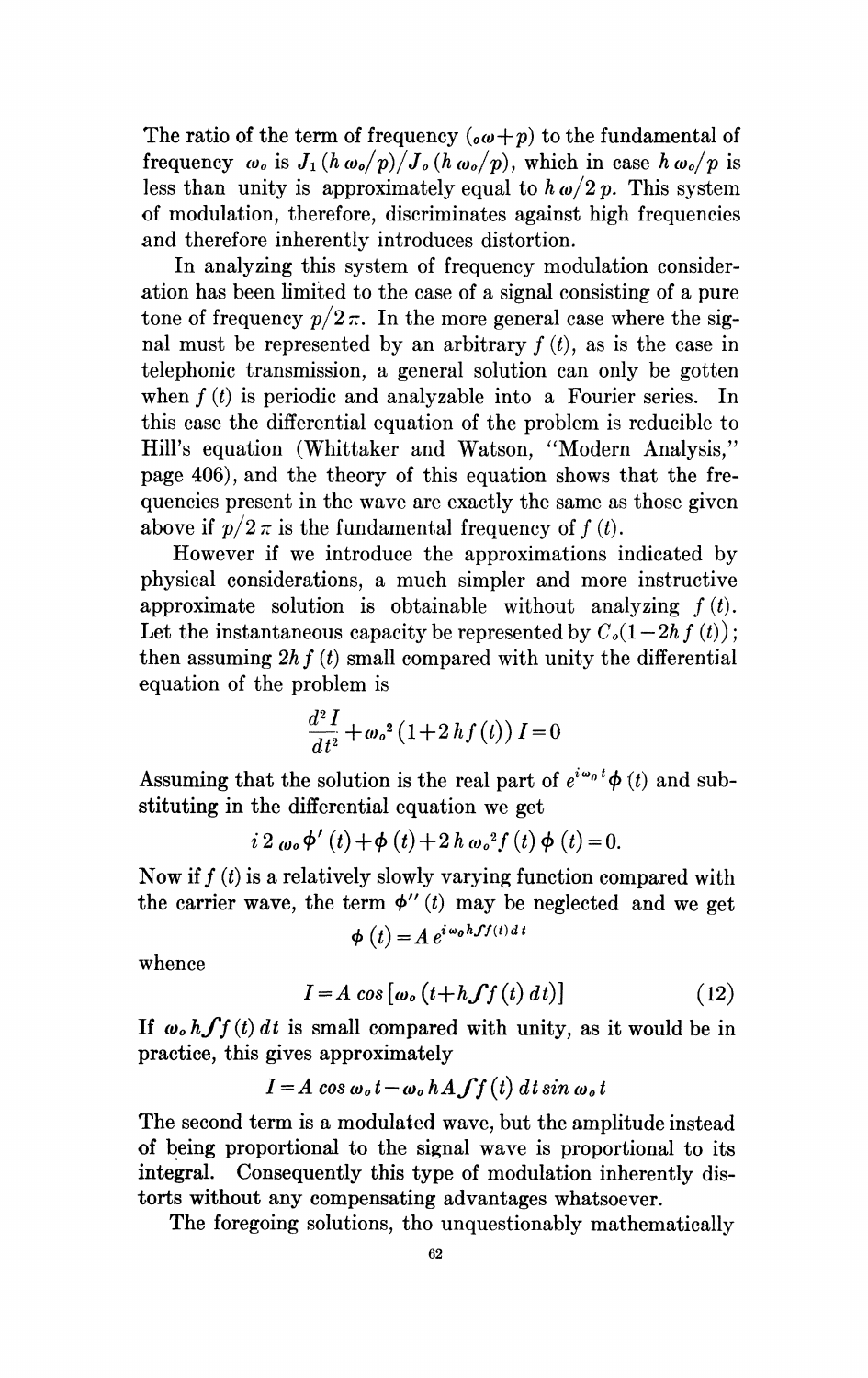correct, are somewhat difficult to reconcile with our physical intuitions, and our physical concepts of such "variable frequency" mechanisms as, for example, the siren. Upon closer analysis it is seen, however that the difficulty arises in connection with what we mean by frequency, and can be cleared up satisfactorily, it is believed, by the following generalized concept and definition of frequency.

Suppose we have a function  $sin(\Omega(t))$  where  $\Omega(t)$  is any specified function of time: Its derivative with respect to time is  $\Omega'(t) \cos \Omega(t)$  where  $\Omega'(t) = d/dt\Omega(t)$ . We define the generalized *trequency* of such a function as equal to  $\frac{1}{2 \pi} \Omega'(t)$ . This definition, while formally arbitrary, has considerable physical significance, and is believed to be a useful concept. In the case where  $\Omega(t) = \omega t$  it agrees with the usual definition of frequency  $\omega/2 \pi$ . Furthermore, if we apply this definition to formulas (11) and (12) the *generalized frequencies* are respectively  $\omega_o(1 + h \sin \nu t)$  and  $\omega_{\varrho}(1 + h f(t))$ , which agree with our physical intuitions. It agrees also with the fact that in the case of the siren the mathematical analysis of which differs in no essential way from that of the "variable frequency" oscillator just discussed, the *generalized* frequency, as defined above, corresponds with the "instantaneous frequency" which the ear apperceives. This may be shown as follows:

In the neighborhood of time  $t = \tau$ ,  $\Omega$  (t) may be expanded as

$$
\Omega(t) = \Omega(\tau) + \frac{t-\tau}{1!} \Omega'(\tau) + \frac{(t-\tau)^2}{2!} \Omega''(\tau) + \cdots
$$

Now the function  $sin \left[\Omega(t)\right]$  alternates when the function  $\Omega(t)$ changes by the amount  $\pi$ ; or otherwise stated, the interval between zeros corresponds to the time intervals during which  $\Omega(t)$  changes by the amount  $\pi$ . From the foregoing expansion this interval is approximately  $\pi/\Omega'(t)$  in the neighborhood of the time  $t = \tau$ . That is to say, the rate of alternation of the function  $sin \left[\Omega(t)\right]$  is approximately the same at any time t, as that of the function sin  $\omega t$ , where  $\omega = \Omega'(t)$ . In this sense and this sense only do "variable frequency mechanisms" generate a continously varying frequency over the range of frequencies corresponding to the extreme values of  $\Omega'(t)$ .

Exactly the same conclusions are reached by the analysis of another theoretically possible scheme of frequency modulation which suggests itself. This is to vary the speed of a radio frequency alternator in accordance with the signal so that its in